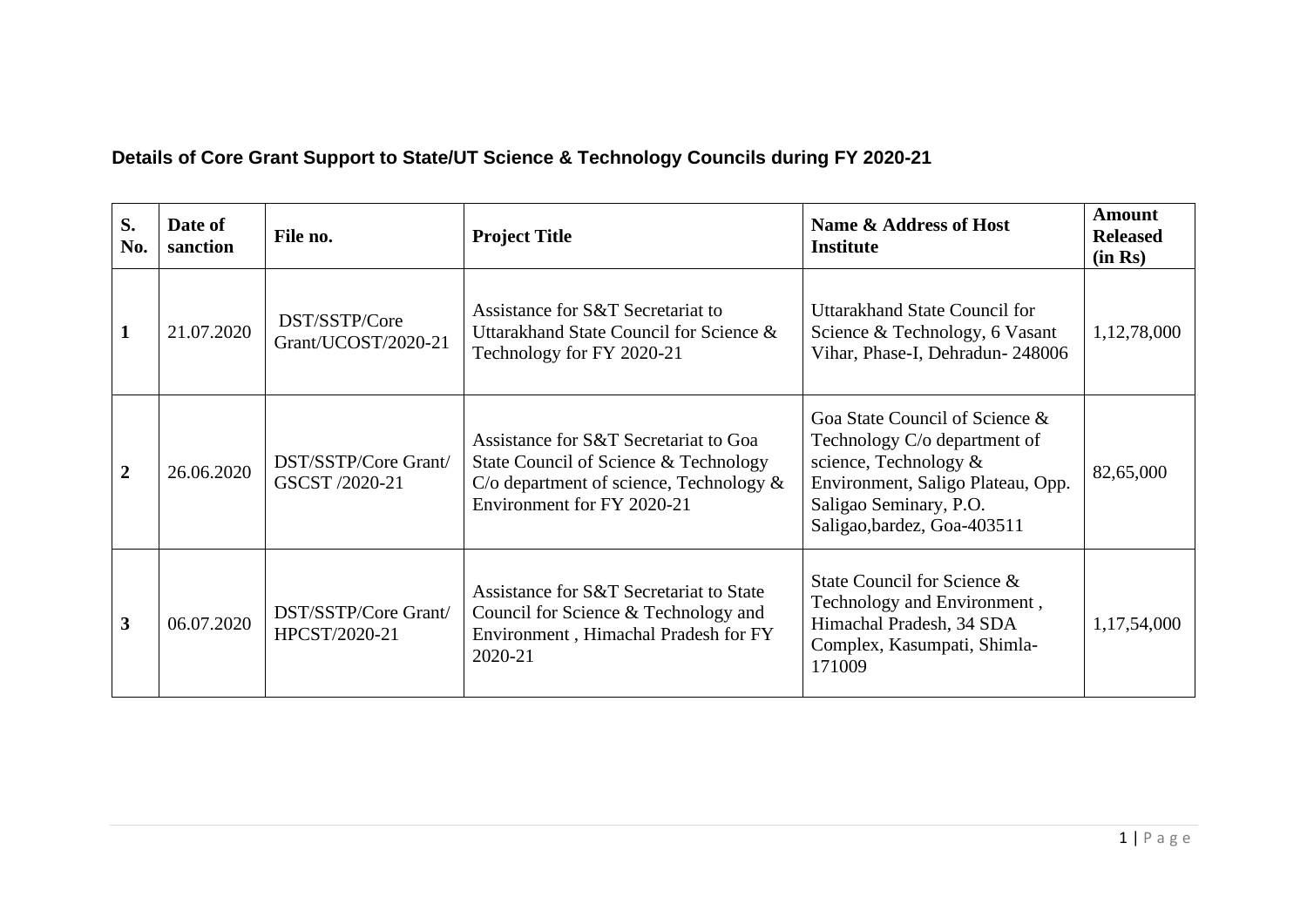| $\overline{\mathbf{4}}$ | 06.07.2020 | DST/SSTP/Core Grant/<br>KSCSTE/2020-21 | Assistance for S&T Secretariat to Kerala<br>State Council for Science, Technology &<br>Environment (KSCSTE) for FY 2020-21                                                                                                                                                   | Kerala State Council for Science,<br>Technology & Environment<br>(KSCSTE), Sasthra Bhavan,<br>Pattom, P.O.,<br>Thiruvananthapuram-695004,<br>Kerala | 1,08,12,310 |
|-------------------------|------------|----------------------------------------|------------------------------------------------------------------------------------------------------------------------------------------------------------------------------------------------------------------------------------------------------------------------------|-----------------------------------------------------------------------------------------------------------------------------------------------------|-------------|
| 5                       | 06.07.2020 | DST/SSTP/Core Grant/<br>MASTEC/2020-21 | Assistance for S&T Secretariat to Manipur<br>Science & Technology Council for FY<br>2020-21                                                                                                                                                                                  | Manipur Science & Technology<br>Council, Central Jail Road,<br>Imphal-795001                                                                        | 1,35,52,000 |
| 6                       | 29.06.2020 | DST/SSTP/Core Grant/<br>MISTIC /2020-2 | Assistance for S&T Secretariat to<br>Mizoram Science, Technology and<br>Innovation Council, Directorate of Science<br>& Technology for FY 2020-21                                                                                                                            | Mizoram Science, Technology and<br>Innovation Council, Directorate of<br>Science & Technology, Govt. of<br>Mizoram, Aizwal-796012                   | 98,52,000   |
| $\overline{7}$          | 06.07.2020 | DST/SSTP/Core Grant/<br>MPCOST/2020-21 | Assistance for S&T Secretariat to Madhya<br>Pradesh Council of Science & Technology<br>for FY 2020-21                                                                                                                                                                        | Madhya Pradesh Council of<br>Science & Technology, Vigyan<br>Bhawan, Nehru Nagar, PO- Manit,<br>Bhopal-462003                                       | 1,80,54,000 |
| 8                       | 06.07.2020 | DST/SSTP/Core Grant/<br>TSCOST/2020-21 | Assistance for S&T Secretariat to<br>Telangana State Council for Science &<br>Technology, Environment, Forest, Science<br>& Technology Department, Govt. of<br>Telangana, 12th Floor, Eastern Wing,<br>Gagan Vihar, MJ Road, Nampally,<br>Hyderabad-500001 of for FY 2020-21 | Telangana State Council for<br>Science & Technology,<br>Environment, Forest, Science &<br>Technology Department, Govt. of<br>Telangana              | 37,28,000   |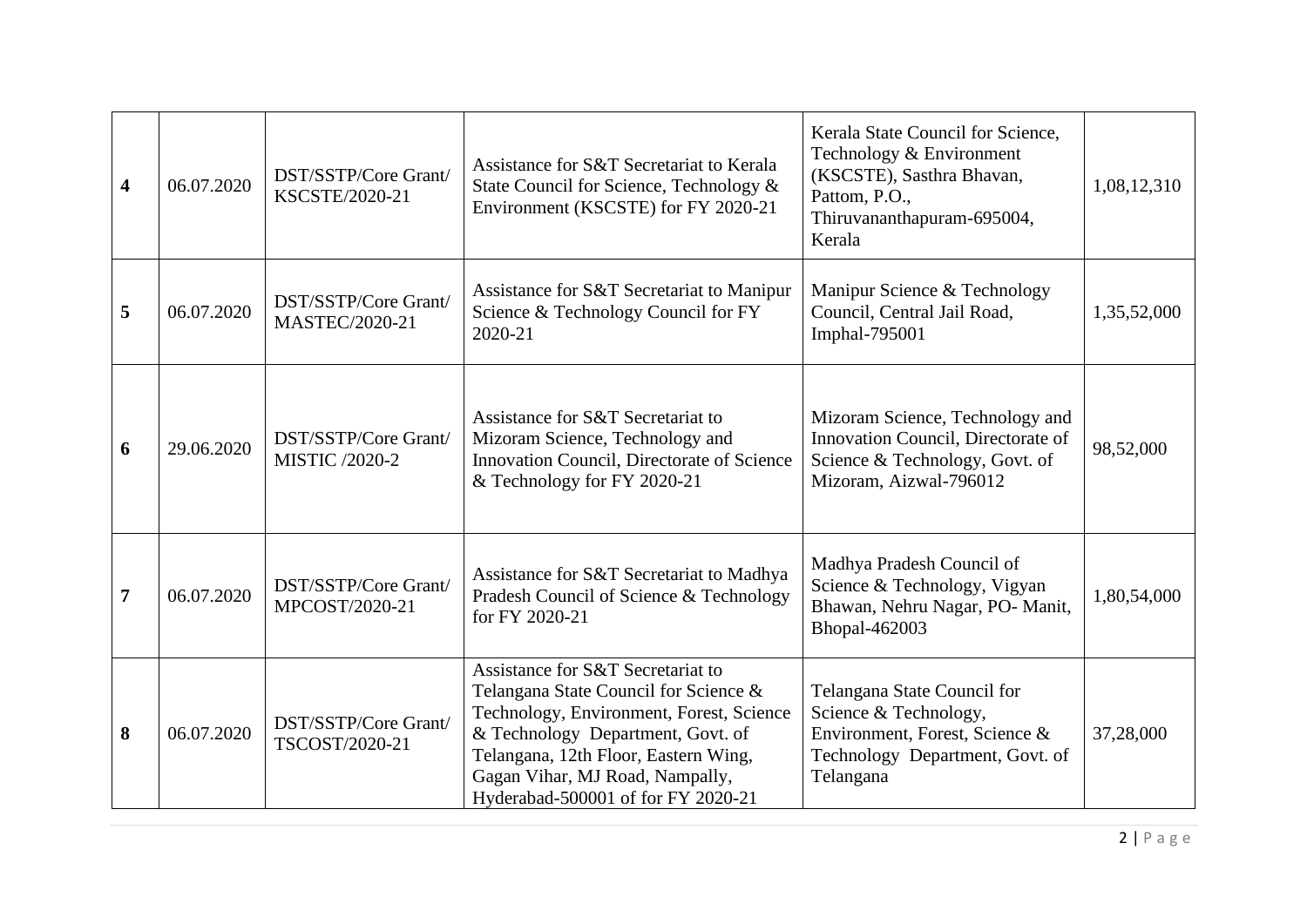| 9         | 06.07.2020 | DST/SSTP/Core Grant/<br>TSCST/2020-21      | Assistance for S&T Secretariat to Tripura<br>State Council for Science & Technology<br>for FY 2020-21             | <b>Tripura State Council for Science</b><br>& Technology, 1st Floor, Vigyan<br>Bhawan, Pt. Nehru Complex,<br>Gorakhbasti, Agartala-799006,            | 73,58,000   |
|-----------|------------|--------------------------------------------|-------------------------------------------------------------------------------------------------------------------|-------------------------------------------------------------------------------------------------------------------------------------------------------|-------------|
| <b>10</b> | 19.06.2020 | DST/SSTP/Core<br>Grant/ASTEC/2020-21       | Assistance for S&T Secretariat to Assam<br>Science Technology & Environment<br>Council for FY 2020-21             | Assam Science Technology &<br><b>Environment Council, Department</b><br>of S&T, Govt. of Assam, Bigyan<br>Bhawan, GS Road, Guwahati-<br>781005        | 1,83,35,000 |
| -11       | 19.06.2020 | DST/SSTP/Core<br>Grant/CSCST/2020-21       | Assistance for S&T Secretariat to<br><b>Chhattisgarh Council of Science</b><br>&Technologyfor FY 2020-21          | <b>Chhattisgarh Council of Science</b><br>&Technology, M.I.G. 25, Indravati<br>Colony, Raipur-492007                                                  | 1,21,12,000 |
| 12        | 25.06.2020 | DST/SSTP/Core<br>Grant/GUJCOST/2020-<br>21 | Assistance for S&T Secretariat to Gujarat<br>Council on Science and Technology,<br>GUJCOST for FY 2020-21         | Gujarat Council on Science and<br>Technology, GUJCOST, Block<br>No. B, 7th Floor, MS Buildin,<br>Near Pathik Ashram, Sector 11,<br>gandhinagar-382011 | 81,52,000   |
| 13        | 25.06.2020 | DST/SSTP/Core<br>Grant/KSCST/2020-21       | Assistance for S&T Secretariat to<br>Karnataka State Council for Science and<br>Technology (KSCST) for FY 2020-21 | Karnataka State Council for<br>Science and Technology<br>(KSCST), IISC Campus,<br>Bangalore, Karnataka-560012                                         | 1,52,80,000 |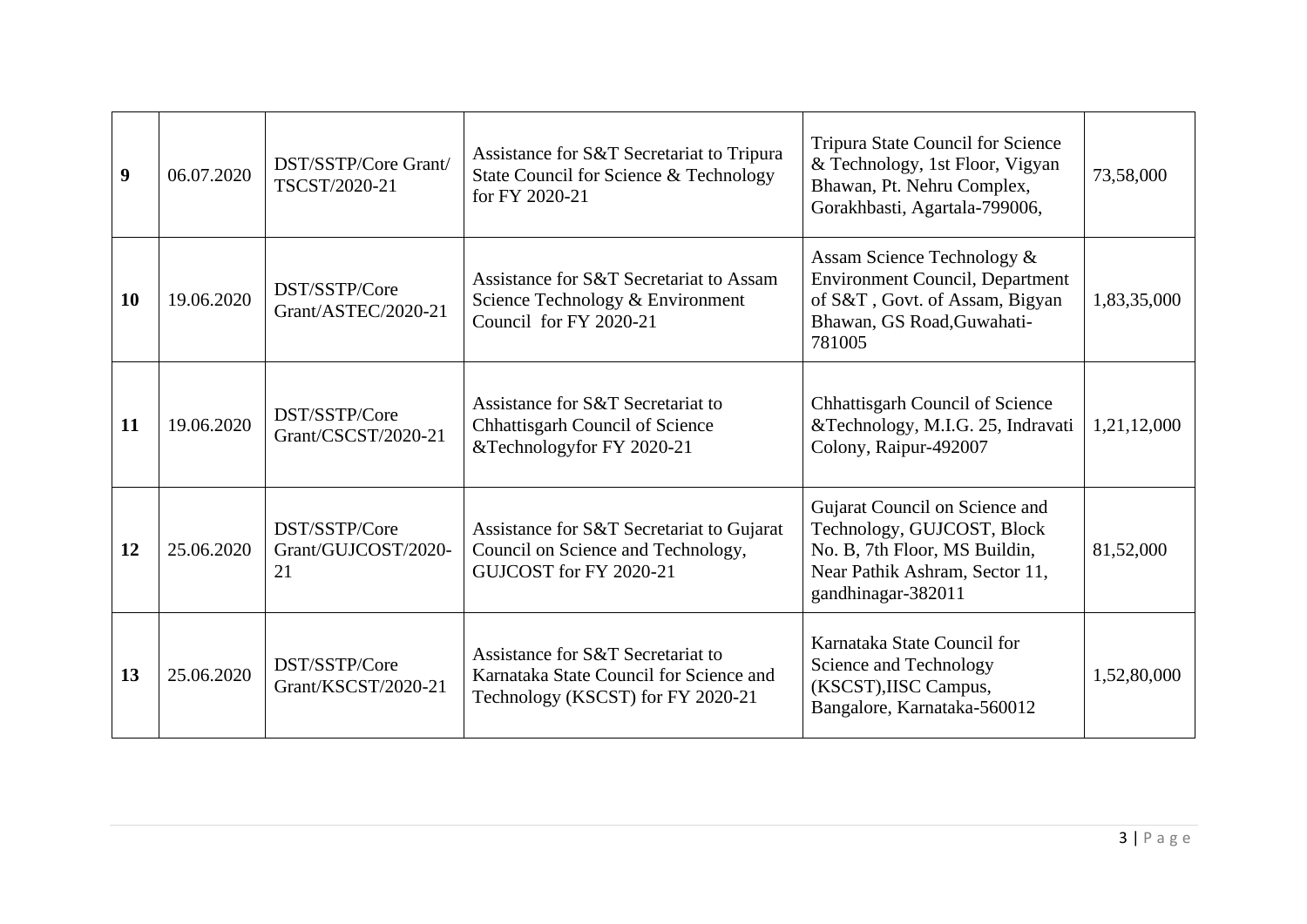| 14        | 19.06.2020 | DST/SSTP/Core<br>Grant/PSCST/2020-21            | Assistance for S&T Secretariat to Punjab<br>state Council for science and Technology<br>for FY 2020-21             | Punjab state Council for science<br>and Technology, MGSIPAP<br>Complex, Near Sacred Heart<br>School, Sector-26, Chandigarh-<br>160019                           | 1,63,60,000 |
|-----------|------------|-------------------------------------------------|--------------------------------------------------------------------------------------------------------------------|-----------------------------------------------------------------------------------------------------------------------------------------------------------------|-------------|
| 15        | 25.06.2020 | DST/SSTP/Core<br>Grant/TNSCST/2020-<br>21       | Assistance for S&T Secretariat to Tamil<br>Nadu State Council for Science &<br>Technology for FY 2020-21           | Tamil Nadu State Council for<br>Science & Technology, Sardar<br>Patel Road, DOTE Campus,<br>Chennai-600025                                                      | 72,86,831   |
| <b>16</b> | 19.06.2020 | DST/SSTP/Core<br>Grant/UPCST/2020-21            | Assistance for S&T Secretariat to Council<br>of Science and Technology Uttar Pradesh<br>for FY 2020-21             | Council of Science and<br>Technology Uttar Pradesh, Vigyan<br>Bhavan-9, Nabiullah Road,<br>Surajkund Park, Lucknow-226018                                       | 44,27,588   |
| 17        | 19.06.2020 | DST/SSTP/CoreGrant/<br>HSCST/2020-21 (G-1)      | Assistance for S&T Secretariat to Haryana<br>State Council for Science & Technology<br>for FY 2020-21              | Haryana State Council for Science<br>& Technology, Department of<br>Science & Technology, Govt. of<br>Haryana Bays-35-38, Sector-2,<br>Panchkula-Haryana-134112 | 23,48,826   |
| <b>18</b> | 23.11.2020 | DST/SSTP/Core<br>Grant/Puducherry/2020<br>$-21$ | Assistance for S&T Secretariat to<br>Department of Science, Technology &<br>Environment, Puducherry for FY 2020-21 | Department of Science,<br>Technology & Environment, III<br>floor, Housing Board Building,<br>Anna Nagar,<br>Nellithope, Puducherry-605005                       | 23,92,000   |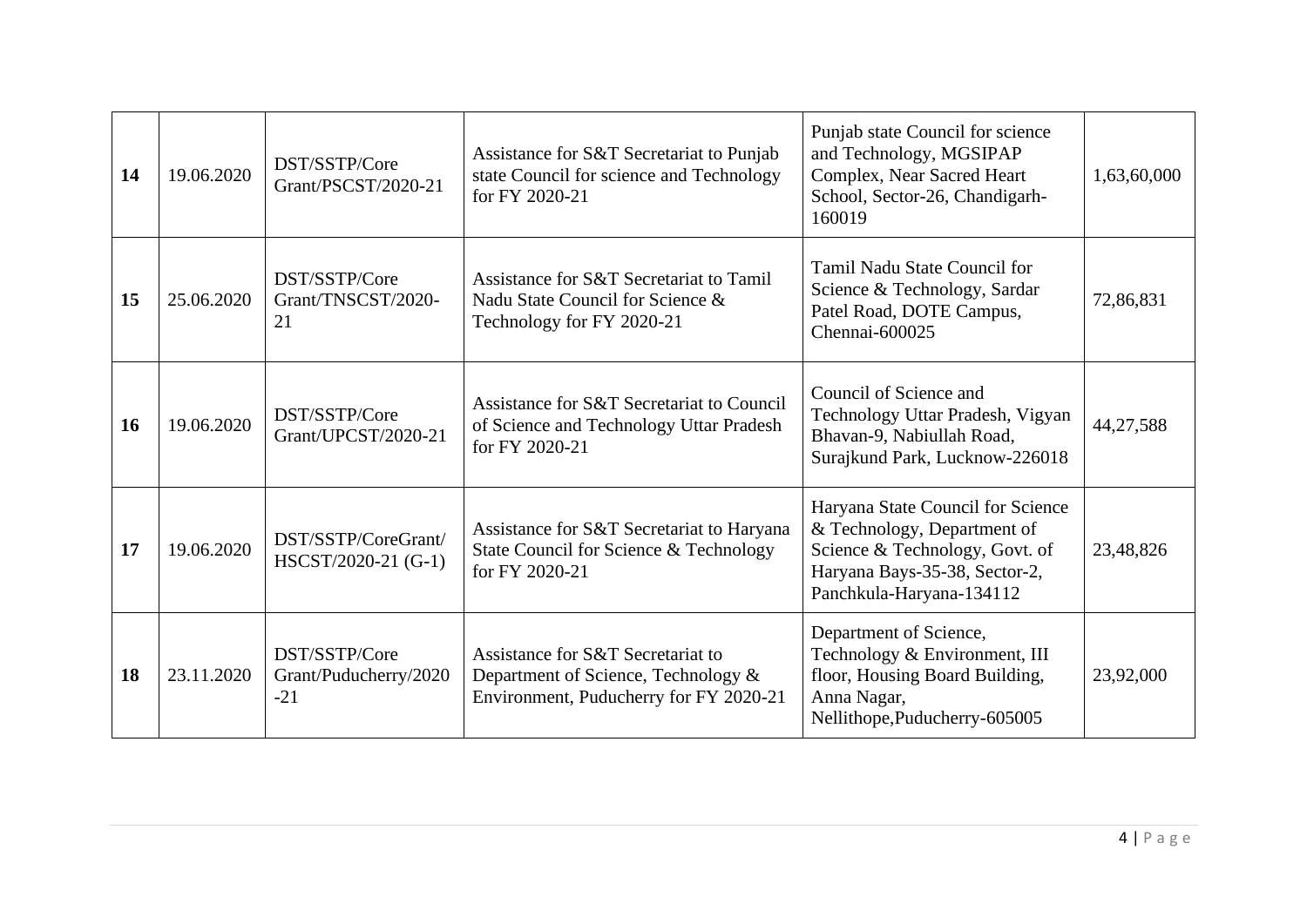| 19 | 12.07.2020 | DST/SSTP/Core<br>Grant/Arunachal<br>Pradesh/2020-21 | Assistance for S&T Secretariat to<br>Arunachal Pradesh State Council for<br>Science & Technology for FY 2020-21                     | <b>Arunachal Pradesh State Council</b><br>for Science & Technology,<br>Department of Science &<br>Technology, Govt. of Arunachal<br>Pradesh, Maung-Phi Complex,<br>Ess-sector Itanagar-791113      | 1,02,51,000 |
|----|------------|-----------------------------------------------------|-------------------------------------------------------------------------------------------------------------------------------------|----------------------------------------------------------------------------------------------------------------------------------------------------------------------------------------------------|-------------|
| 20 | 30.12.2020 | DST/SSTP/Core<br>Grant/Meghalaya<br>$/2020 - 21$    | Assistance for S&T Secretariat to State<br>Council for Science & Technology and<br>Environment (SCSTE), Meghalaya for<br>FY 2020-21 | State Council for Science &<br>Technology and Environment (<br>SCSTE), Lower Lachumiere,<br>Shillong-793001                                                                                        | 30,23,868   |
| 21 | 30.12.2020 | DST/SSTP/CoreGrant/<br>Andhra Pradesh/2020-<br>21   | Assistance for S&T Secretariat to Andhra<br>Pradesh State Council for Science &<br>Technology for FY 2020-21                        | Andhra Pradesh State Council of<br>Science & Technology (APCOST),<br>Department of<br>Forest, Environment, Science &<br>Technology, Govt. of Andhra<br>Pradesh, Bhavani Puram,<br>Vijaywada-520012 | 37,43,570   |
| 22 | 31.12.2020 | DST/SSTP/Core<br>Grant/Rajasthan/2020-<br>21        | Assistance for S&T Secretariat to<br>Rajasthan Council of Science &<br>Technology for FY 2020-21                                    | Rajasthan Council of Science &<br>Technology, department of<br>Science & Technology, Govt of<br>Rajasthan, 506, 4th Floor, Mini<br>Secretariat, Bani park, jaipur-<br>302016                       | 1,37,04,000 |
| 23 | 31.12.2020 | DST/SSTP/Core<br>Grant/Maharashtra<br>$/2020 - 21$  | Assistance for S&T Secretariat to Rajiv<br>Gandhi Science & Technology<br>Commission for FY 2020-21                                 | Rajiv Gandhi Science &<br>Technology Commission, Govt. of<br>Maharasthra, 7th Floor, Near<br>Rajmudrakaksha, Mantralaya,<br>Mumbai-400032                                                          | 35,00,000   |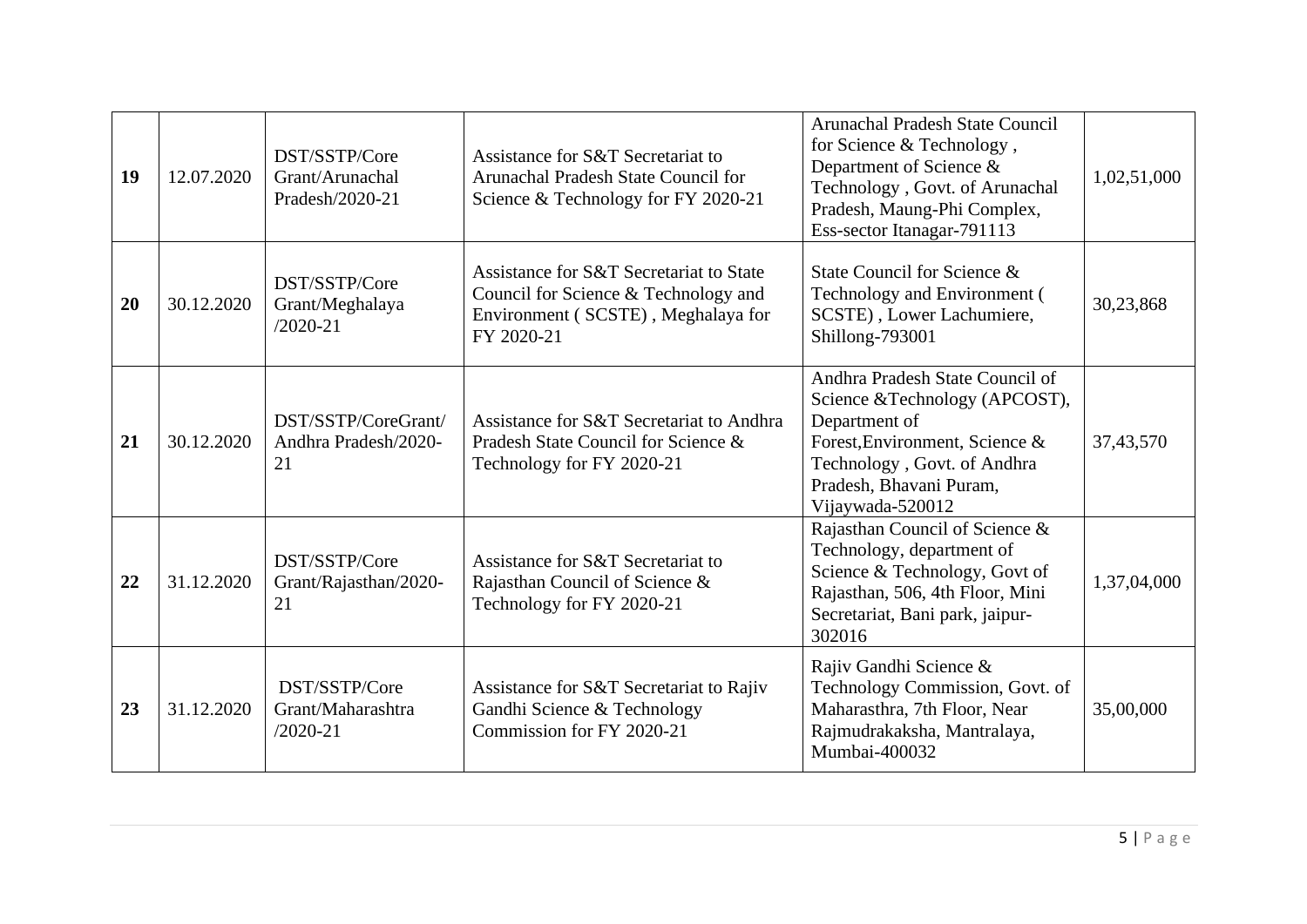| 24 | 31.12.2020 | DST/SSTP/Core<br>Grant/Sikkim/2020-21       | Assistance for S&T Secretariat to Sikkim<br>State Council of Science & Technology<br>for FY 2020-21   | Sikkim State Council of Science<br>&Technology, Development Area,<br>Gangtok-737101                                              | 78,24,000 |
|----|------------|---------------------------------------------|-------------------------------------------------------------------------------------------------------|----------------------------------------------------------------------------------------------------------------------------------|-----------|
| 25 | 31.12.2020 | DST/SSTP/Core<br>Grant/Nagaland/2020-<br>21 | Assistance for S&T Secretariat to<br>Nagaland State Science and Technology<br>Council, for FY 2020-21 | Nagaland State Science and<br>Technology Council, Science &<br>Technology Complex, Below New<br>Civil Secretariat, Kohima-797004 | 94,58,000 |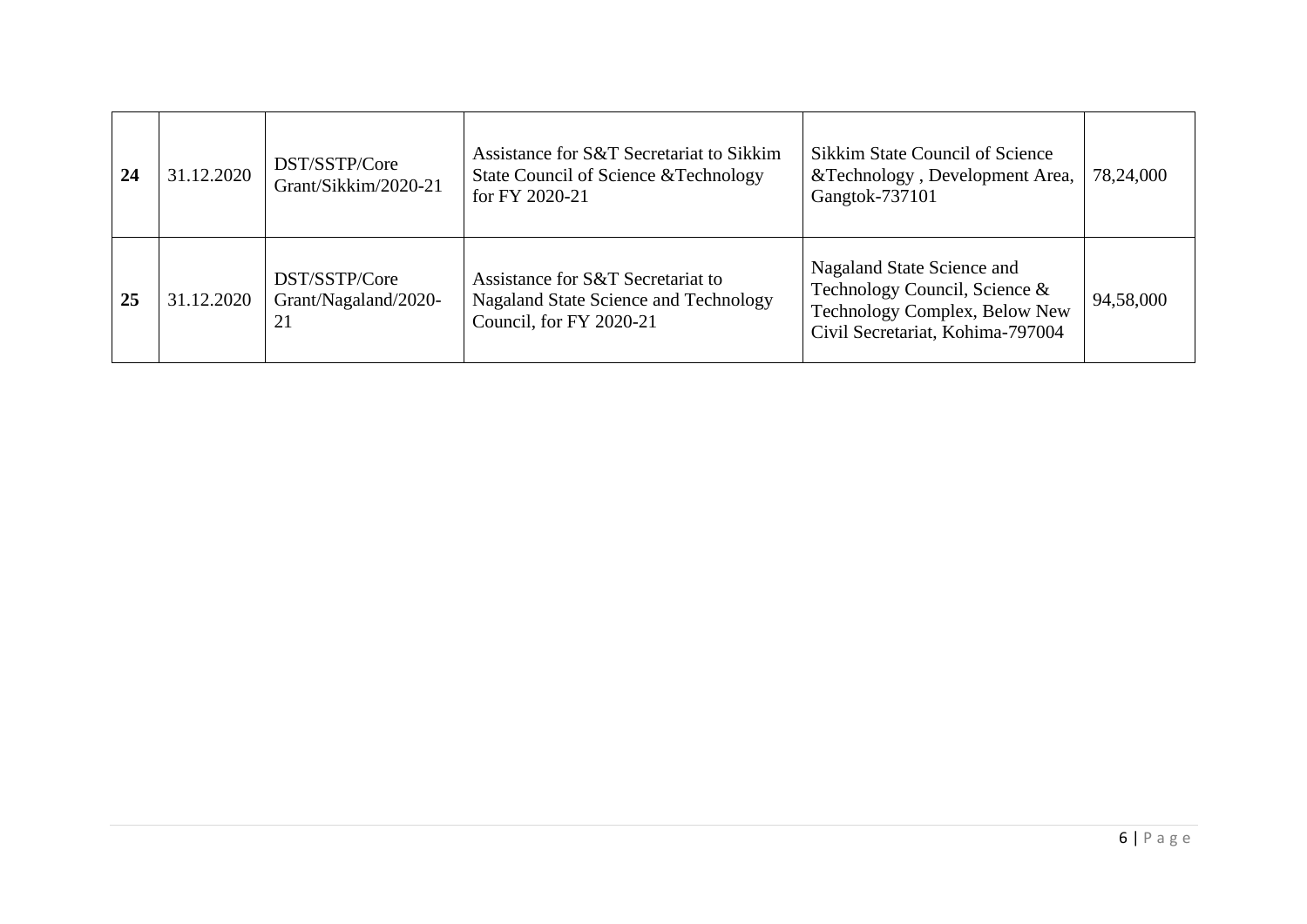## **Details of Financial Support to Patent Information Centres (PICs) at State S&T Councils during FY 2020-21**

| S.<br>N <sub>0</sub>    | Date of<br>sanction | File no.                            | <b>Project Title</b>                                                                                                                                                                                                                   | PI Name & Address                                                                                                                                                                | <b>Amount</b><br><b>Released (in</b><br>$\mathbf{Rs}$ |
|-------------------------|---------------------|-------------------------------------|----------------------------------------------------------------------------------------------------------------------------------------------------------------------------------------------------------------------------------------|----------------------------------------------------------------------------------------------------------------------------------------------------------------------------------|-------------------------------------------------------|
| $\mathbf{1}$            | 22.12.2020          | DST(SSTP)/PIC/Assam/200<br>$9-10$   | Financial support for the carrying out<br>the activity of Patent Information<br>Centre at Assam Science,<br>Technology & Environment Council,<br>Guwahati                                                                              | Member Secretary, Assam<br>Science Technology &<br>Environment Council,<br>Department of S&T, Govt. of<br>Assam, Bigyan Bhawan, GS<br>Road, Guwahati-781005                      | 25,95,848                                             |
| $\boldsymbol{2}$        | 22.02.2021          | DST/SSTP/PIC/Kerala/2009<br>$-10$   | Financial support for the carrying out<br>the activity of Patent Information<br>Centre at Kerala State Council for<br>Science, Technology and<br>Environment, Sasthra Bhavan,<br>Pattom, Thiruvananthapuram 695<br>004, Kerala         | Member Secretary, Kerala<br>State Council for Science,<br>Technology and Environment,<br>Sasthra Bhavan, Pattom,<br>Thiruvananthapuram 695 004,<br>Kerala                        | 10,00,000                                             |
| $\mathbf{3}$            | 30.03.2021          | DST/SSTP/PIC/West<br>Bengal/2009-10 | Financial support for the carrying out<br>the activity of Patent Information<br>Centre at West Bengal State Council<br>for Science, Technology, Vigyan<br>Chetana Bhavan, 26, DD Bloc,<br>Sector-I, Salt lake, Kolkata, West<br>Bengal | Member Secretary, West<br><b>Bengal State Council for</b><br>Science, Technology, Vigyan<br>Chetana Bhavan, 26, DD Bloc,<br>Sector-I, Salt lake, Kolkata,<br>West Bengal         | 44,60,096                                             |
| $\overline{\mathbf{4}}$ | 30.03.2021          | DST/SSTP/PIC/Mizoram/20<br>$09-10$  | Financial support for the carrying out<br>the activity of Patent Information<br>Centre at Mizoram Council for<br>Science and Technology &<br>Environment, Directorate of Science<br>& Technology, State Planning                       | Member Secretary, Mizoram<br>Council for Science and<br>Technology & Environment,<br>Directorate of Science &<br>Technology, State Planning<br><b>Commission Board Building,</b> | 25,50,080                                             |